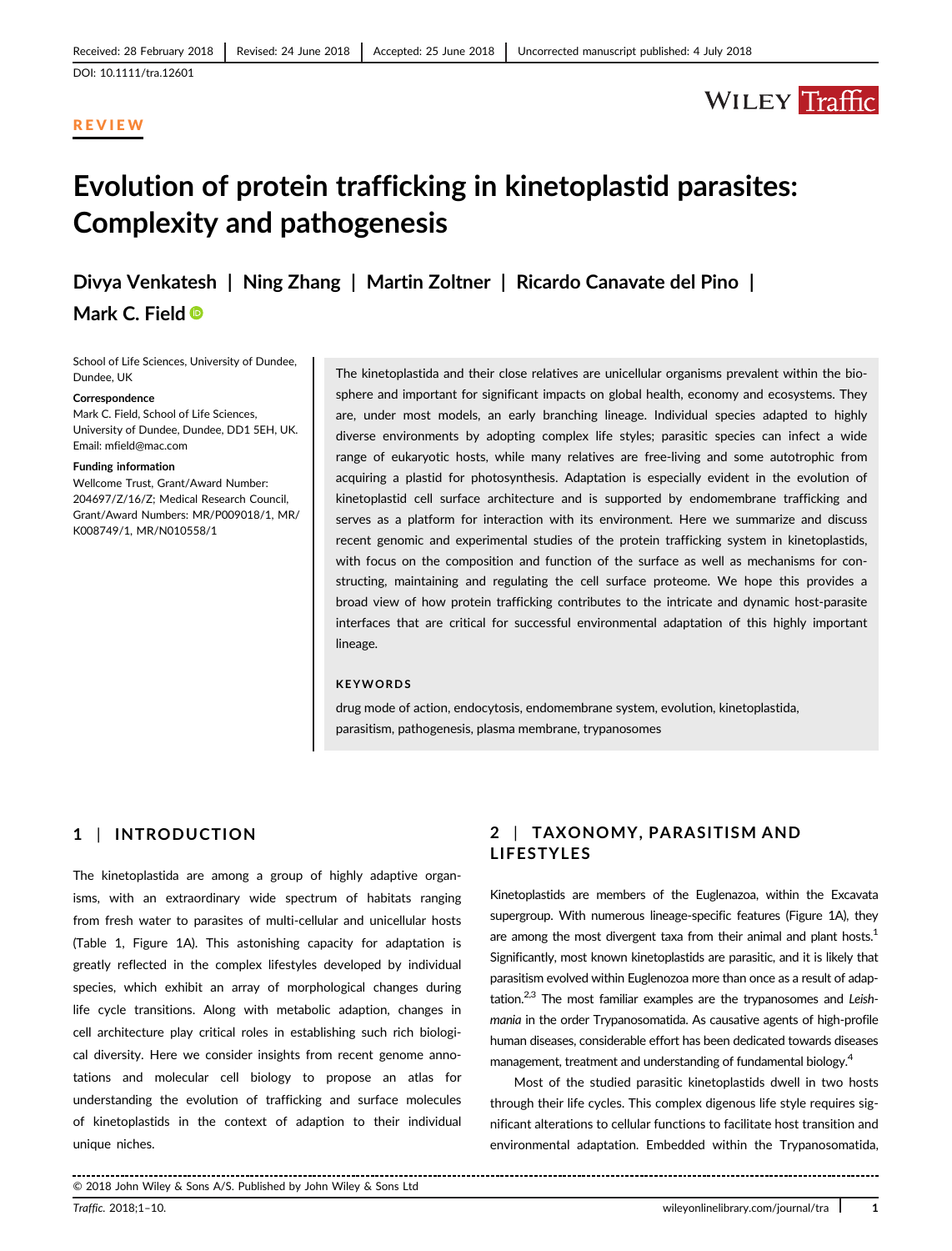TABLE 1 Summary of the diversity of lifestyles of kinetoplastids and relatives. Kinetoplastids are grouped according to phylogeny as in Figure 1. Major cell surface proteins of many newly sequenced kinetoplastids, especially the bodonids and some cruzi group members as well as outgroup species Naegleria gruberi and Euglena gracilis are as yet not described in any detail

| Organism                        | <b>Host</b>          | <b>Vector</b>           | <b>Flagella</b> | <b>Cell surface proteins</b>               | Life style                        |
|---------------------------------|----------------------|-------------------------|-----------------|--------------------------------------------|-----------------------------------|
| N. gruberi                      | Heterotroph          | N/A                     | Multiple        | Unknown                                    | Free living                       |
| E. gracilis                     | Auto<br>+heterotroph | N/A                     | Two free        | Unknown                                    | Free living                       |
| Perkinsella                     | Neoamoeba            | N/A                     | 0               | Unknown                                    | Intracellular parasite            |
| Bodo saltans                    | Heterotroph          | N/A                     | Two free        | Unknown                                    | Free living                       |
| Trypanoplasma borreli           | Fish                 | Leech                   | Two free        | Unknown                                    | Extracellular.<br>bloodstream     |
| Paratrypanosoma<br>confusum     | Mosquito             |                         | One free        | Unknown                                    | Extracellular                     |
| Paratrypanosoma serpens         | Plant                | Hemipteran<br>insects   | One free        | gp63                                       | Extracellular, phloem             |
| P. EM1                          | Plant, symbiotic     | Hemipteran<br>insects   | One free        | gp63                                       | Extracellular, latex tubes        |
| P. HART1                        | Plant                | Hemipteran<br>insects   | One free        | gp63                                       | Extracellular, phloem             |
| Leishmania braziliensis         | Vertebrates          | Phlebotomine<br>sandfly | One free        | gp63, LPG; amastin                         | Intracellular,<br>macrophages     |
| Leishmania major                | Vertebrates          | Phlebotomine<br>sandfly | One free        | gp63, LPG; amastin                         | Intracellular,<br>macrophages     |
| Leishmania infantum             | Vertebrates          | Phlebotomine<br>sandfly | One free        | gp63, LPG; amastin                         | Intracellular,<br>macrophages     |
| Leishmania mexicana             | Vertebrates          | Phlebotomine<br>sandfly | One free        | gp63, LPG, amastin                         | Intracellular,<br>macrophages     |
| Leishmania donovani             | Vertebrates          | Phlebotomine<br>sandfly | One free        | gp63, LPG; amastin                         | Intracellular.<br>macrophages     |
| Trypanosoma cruzi               | Vertebrates          | Triatomine bugs         | One<br>attached | gp63, mucins, trans-sialidases;<br>amastin | Intracellular, many cell<br>types |
| Trypanosoma grayi               | Reptiles,<br>mammals | Tsetse fly              | One<br>attached | trans-sialidases                           | Extracellular,<br>bloodstream     |
| Trypanosoma theileri            | <b>Mammals</b>       | <b>Ticks</b>            | One<br>attached | Unknown                                    | Extracellular.<br>bloodstream     |
| Trypanosoma carassii            | Fish                 | Leech                   | One<br>attached | <b>Mucins</b>                              | Extracellular,<br>bloodstream     |
| Trypanosoma vivax               | Mammals              | Tsetse fly              | One<br>attached | VSG; Procyclins                            | Extracellular,<br>bloodstream     |
| Trypanosoma congolense          | <b>Mammals</b>       | Tsetse fly              | One<br>attached | VSG; Procyclins                            | Extracellular,<br>bloodstream     |
| Trypanosoma brucei brucei       | Mammals              | Tsetse fly              | One<br>attached | VSG; Procyclins                            | Extracellular,<br>bloodstream     |
| Trypanosoma brucei<br>gambiense | Mammals              | Tsetse fly              | One<br>attached | VSG; Procyclins                            | Extracellular,<br>bloodstream     |

and closely related to the Leishmanias, are Crithidia and Phytomonas infecting insects and plants, respectively.<sup>5,6</sup> Free-living bodonids are less well-studied but nearly ubiquitously present in aquatic environments and soil, and form the dominant kinetoplastids in the global oceans.<sup>7</sup> Their ecological significance and full impact to agriculture is almost certainly currently underestimated.

Each trypanosomatid lineage has a unique cell surface. It is of considerable importance to obtain molecular details of the specific architectural compositions and functional contributions for these distinct surfaces as they are involved in host cell recognition, cell invasion and evasion of host defense systems in mammalian, arthropod and plant hosts. The endomembrane trafficking system builds the surface architecture and supports the complicated and dynamic functions ranging from macromolecule secretion, uptake of nutrients and other

materials from the environment, to detection and transduction of external stimuli. Therefore, a systematic understanding of how the endomembrane system in trypanosomatids differentiates between lineages has the 3-fold potential of providing unique insights into universal functionality, pathogenic mechanisms and evolutionary change.

African and American trypanosomes (Trypanosoma brucei and Trypanosoma cruzi, respectively) have surfaces dominated by glycosylphosphatidylinositol or GPI-anchored proteins, a common feature among kinetoplastids. Remaining extracellular throughout their entire lifecycle, T. brucei and close relatives evolved a highly sophisticated system involving antigenic variation and antibody clearance via high flux endocytosis<sup>8,9</sup> to facilitate survival in the host. In the mammalian stage, the surface of T. brucei is dominated by the variant surface glycoprotein (VSG) and is also decorated by a number of lower abundance trans-membrane and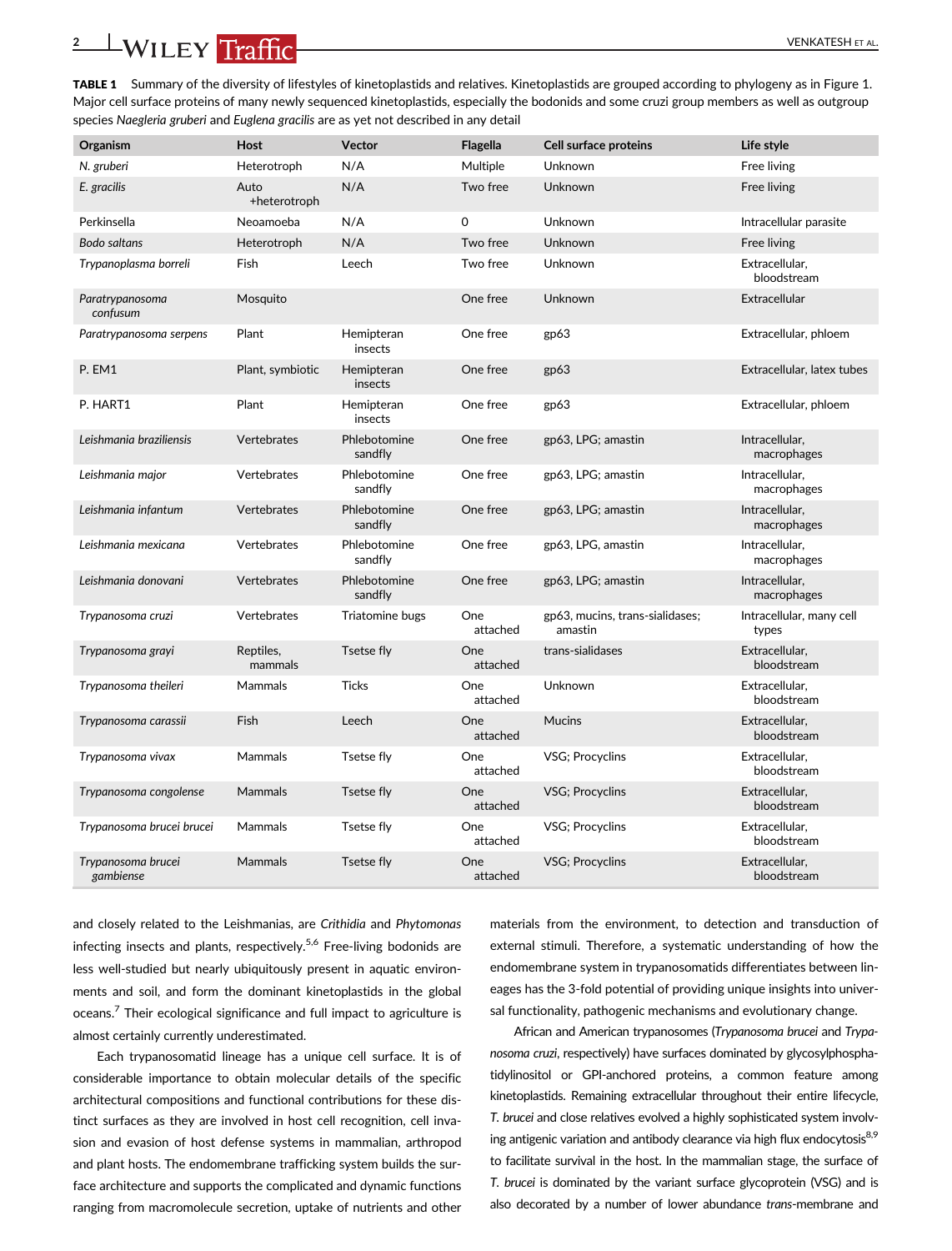



10 20 30 40 50 100 150

FIGURE 1 Genome, cellular and life cycle complexity in trypansomatids. A, Phylogenetic relationships between trypanosomes, Euglena and all other eukaryotes. Red branches indicate parasitic lineages and black non-parasitic. To the right are columns indicating dominant surface molecules, followed by taxonomic groupings. B, Specialization does not correlate with a reduced genome size. Approximate relative genome sizes are plotted against an adaptation index, which is based on broad concepts of metabolic and environmental flexibility together with specialization for specific hosts or niches. Organisms scoring higher on this index possess more complex lifecycles, hosts and immune evasion mechanisms (complex surfaces and/or antigenic variation) compared with those lower on the index that are more generalists or, for Bodo saltans, free living. Note the breaks in the abscissa as the genome of Trypanosoma cruzi is substantially larger than the other entries, and E. gracilis which is much larger again. For both panels, organisms in red are monogenous (one host), blue or green digenous (two hosts, animal of plants, respectively) and brown free living. Blue ovals are the kinetoplastid (small) and nucleus (large) while the light green ovals are chloroplast

lineage-specific GPI-anchored proteins, several of which are likely receptors for immune effectors.<sup>10,11</sup> In the insect stage, T. brucei remodels its entire surface, characterized by the replacement of VSGs by procyclins that are important for persistence within the insect vector.<sup>12</sup> In contrast, T. cruzi invades the cells of its host, and its own surface is dominated by mucin-like molecules that defend the parasite from immune and proteolytic attack and are persistent through the life cycle.<sup>13</sup> There are also multiple additional proteins present within the T. cruzi mucin coat performing adhesion functions during invasion of host cells.

0

Leishmania and the Phytomonads share the capacity of expressing a dominant surface glycoconjugate, the lipophosphoglycan (LPG).<sup>14</sup> LPG is restricted to the insect stages of the life cycle and appears critical in insect transmission and potentially initial entry into the mammalian host. A similar case of functionality is also found in Crithidia for an LPG-related macromolecule.15 Therefore, the GPI-anchor structure, conserved in LPG, VSG, procyclins and mucins, provides a common mechanism for presenting the macromolecules that are crucial for host interactions. Leishmania is also capable of secretion of highly glycosylated proteins, facilitating transmission by the sandfly vector. Beyond the trypanosomatida, the free-living Bodo saltans and Euglena gracilis both possess elements of the LPG biosynthetic pathway within their genomes.<sup>16,17</sup> It is plausible that the parasitic species evolved from free-living forms to initially infect arthropods

2000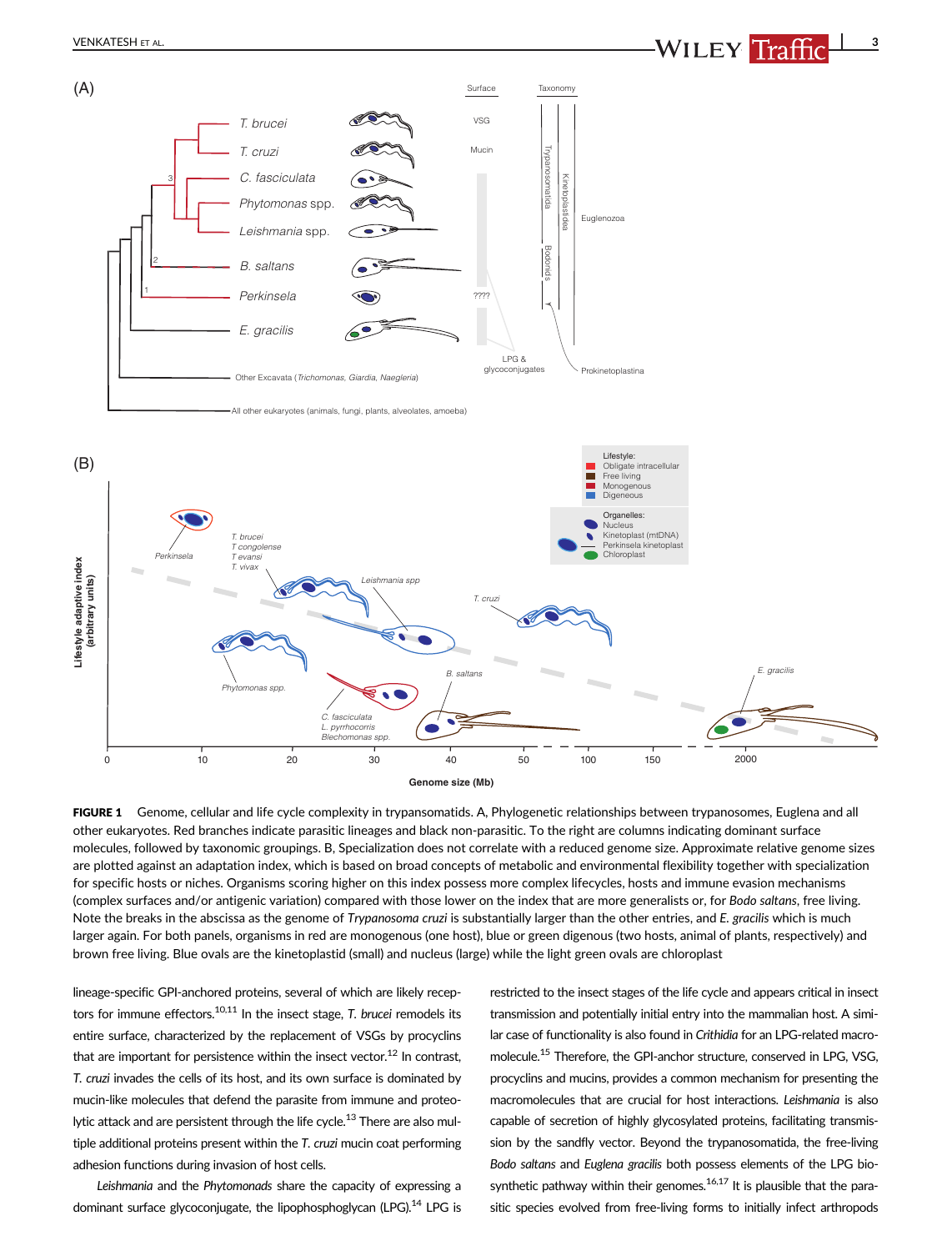## 4 VENKATESH ET AL.

and only later acquired the ability to infect mammals or vascular plants, and that LPG has a rather fundamental role that is unconnected to parasitism per se, perhaps as a general protective molecule.

The majority of these organisms undergo developmental changes critical for survival, maximal fitness or manipulation of host responses. One fundamental aspect focuses on specific cohorts of surface macromolecules that are predominantly lipid anchored proteins of high abundance and immense diversity. Therefore, individual organisms evolve highly efficient systems for protein trafficking, modification and homeostasis, which likely differentiate functionally in each organism to match the unique demands for adapting each host. Are such modifications observable in the genomes and/or cell biology of these organisms?

### 3 | AN ENDOMEMBRANE SYSTEM SCULPTED BY REDUCTION

Over 100 kinetoplastida genomes have been sequenced, providing an excellent opportunity to reconstruct transport pathways and predict likely courses of evolution of membrane transport. Sampling is significantly less dense beyond the Trypanosomatida, but is rapidly improving, allowing for more robust predictions.

Many of the major groups of trafficking proteins are paralogous, including Rab and ARF GTPases, SNAREs, tethers, coats and adaptins.<sup>18</sup> In general, functions are well conserved between orthologs across eukaryotes, for example Rab7 is almost always functionally associated with late endocytic/pre-lysosomal transport.<sup>19</sup> This enables the prediction of transport routes with an acceptable and useful level of accuracy, albeit precise functions and interactions for specific proteins are somewhat harder to ascertain. Another general tendency of trafficking systems is that paralog numbers scale with genome size.<sup>20</sup> This simple correlation holds for many kinetoplastids and related euglenozoids (Figure 1B), but with notable exceptions such as E. gracilis (belonging to class Euglenoidea) in which a massive genome expansion is likely responsible for the abnormality.<sup>20</sup> There is a remarkable similarity in the configuration of the endomembrane system between the last kinetoplastid common ancestor (LKCA) and E. gracilis based on the comparisons of their Rab and SNARE paralogs. For several Rabs such as Rab1, Rab5, Rab7 and Rab11 in Euglena, multiple paralogs are present suggesting a highly complex endocytic sorting, recycling, ER exit and vacuolar system, consistent with its free-living and flexible lifestyle involving both autotrophy and heterotrophy. However, the Rab cohort of kinetoplastids is reduced compared with the last eukaryotic common ancestor (LECA): orthologs for Rab 8, 20, 22, 24, 50 and RabTitan are absent from the LKCA (Figure 2), despite being present in LECA. $^{21}$ By contrast the SNARE cohort is well retained, with Use1 and Syn17 as the only paralogs lost in the LKCA.

At the opposite end of this spectrum lies Perkinsela, which belongs to the group Prokinetoplastida (Figure 1). This curious organism is an intracellular inhabitant of Neoparamaeoba, a parasite of fish. Ultrastructural images suggest a reduced cytoplasmic volume and paucity of distinguishable endomembrane compartments, raising the possibility that Perkinsela lacks much of the canonical organellar apparatus.<sup>22</sup> Another remarkable feature is a highly reduced nuclear genome of less than 10 Mb, which encodes only three recognizable Rab proteins, the smallest reported to date. These Rabs resemble

Rab1 and Rab2 and hence are likely involved in early exocytosis, begging the question of whether endocytic and intra-Golgi transports occur in this organism, and if so how they are achieved.

Between these two extremes lie the Bodonids, with more conventional genomes and predicted transport pathways. Bodo saltans possesses 35 SNARE- and 34 Rab/Rab-related genes. There are considerable expansions of SNARE Syp7 (six copies), Rab7 (three copies) and Rab32-like (five copies) genes, in addition to a cohort of lineage-specific Rabs. Together these genomic compositions give rise to a highly expanded endosomal/digestive apparatus and also suggest autophagic pathways, all of which reflect needs to accommodate a variable food supply and survive periods of austerity in a free-living organism (Figure 3).

As trypanosomes gained the parasitic lifestyle, rather than an abrupt collapse of pathways, there is stepwise evolution, with gradual loses and very few gains. The vast majority of changes are simple paralog expansions suggesting no radical rise of novel transport pathways in the lineage, at least since the LKCA. Specially, loss of Rab24 and a tendency to lose both Rab32 and Rab32-like proteins differentiate Typanosomatida from the Bodonids. This feature indicates a decreased flexibility in survival during lean times, likely as a result of adaption to a constant environment provided by the host. A recent addition to the sequenced kinetoplastids is Paratrypanosoma confusum, a parasite of mosquitos that diverged prior to the evolution of digenous forms. $^{23}$  This organism fits well within the general trend, and possesses 26 Rabs, two copies each of Rab5, 11, 21 and 32 (MCF, unpublished analysis), in concordance with the close relationship to Leishmania. Significantly P. confusum also contains 10 Rab proteins that are sufficiently divergent to suggest novel functions.

Continued but distinct losses accompany the emergence of the African trypanosome and Leishmania/Phytomonas clades: paralogs of post-Golgi trafficking Rabs such as Rab11, Rab21, Rab32 and SNAREs featured by SynPM, Syx6, Npsn, VAMP7, suggest simplified endocytic and recycling pathways. A similar case occurred in the parasitic Bodonid Trypanoplasma borreli where Syx6, VAMP7, Rab32-like genes are lost. Interestingly, the contrary occurs in the American trypanosome, T. cruzi, where additional Rab11 and VAMP7 paralogs are potentially associated with the contractile vacuole  $(CV)$ .<sup>24</sup> Overall, these data support the notion that there are gradual evolutionary changes in parasitic species, represented by Bodonida, Leishmania and Trypanosomatida, in which flexibility in energy acquisition and possible austerity pathways are diminished.<sup>20</sup>

### 4 | EXOCYTOSIS: SIMPLICITY WITH VARIATION

The fundamental configuration of the kinetoplastid secretory pathway is canonical, with coatomer complexes I and II, tethers and the basic exocytic Rab and SNARE complements all present. However, all trypanosomatids are incapable of synthesizing Dol-P-Glc, the essential donor for the terminal tri-a-glucosyl cap of the lipid-linked oligomannosyl N-glycan precursors.<sup>25</sup> Therefore, the quality control (QC) system within the ER (endoplasmic reticulum) is reduced in comparison to other eukaryotes. Moreover, the oligosaccharyltransferase complex is simplified to a single subunit configuration in trypanosomes, but evolved as two functional paralogs in T. brucei, with a specification towards the residues flanking the asparagine critical for the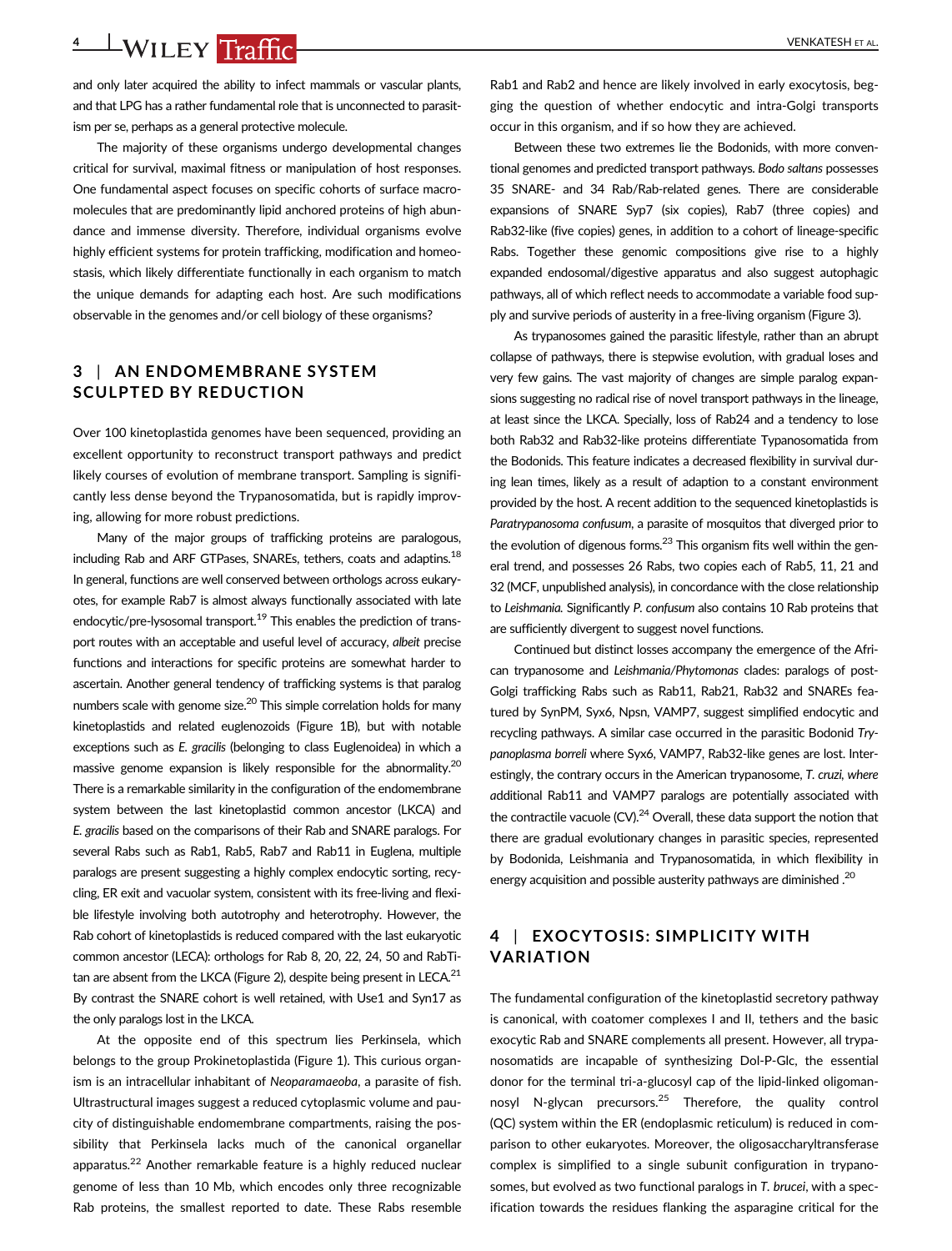## VENKATESH ET AL. **The contract of the contract of the contract of the contract of the contract of the contract of the contract of the contract of the contract of the contract of the contract of the contract of the contract**



FIGURE 2 Reconstruction of birth and death of SNARE, Rab and adaptin genes in kinetoplastids. The predicted last kinetoplastida common ancestor repertoires are shown in the box on the left. Those subtypes that have undergone an expansion are in bold. SNAREs are in blue, Rabs in red and adaptins in teal. Putative points of origin (full circles) and loss (empty circles) are overlaid on a schematic kinetoplastid taxonomy. Numbers in brackets indicate the minimum number of copies of genes that are predicted lost (−n) or gained (+n). The evidence for losses and gains are based on data presented in<sup>20</sup>



FIGURE 3 Trafficking pathways of kinetoplastids. The endomembrane system of kinetoplastids is broadly conventional, in the sense that recognizable subcompartments, with essentially conserved functions corresponding to endosomal and exocytic trafficking can be readily recognized. These compartments/functions can also be defined at the molecular level with conserved marker proteins; several Rab GTPase locations are shown in red as an example. Major changes/novelties however are present in T. cruzi and include the presence of a cytostome and contractile vacuole (blue). Further, phagocytic activity has been reported for Bodo saltans (brown), albeit with no known molecular details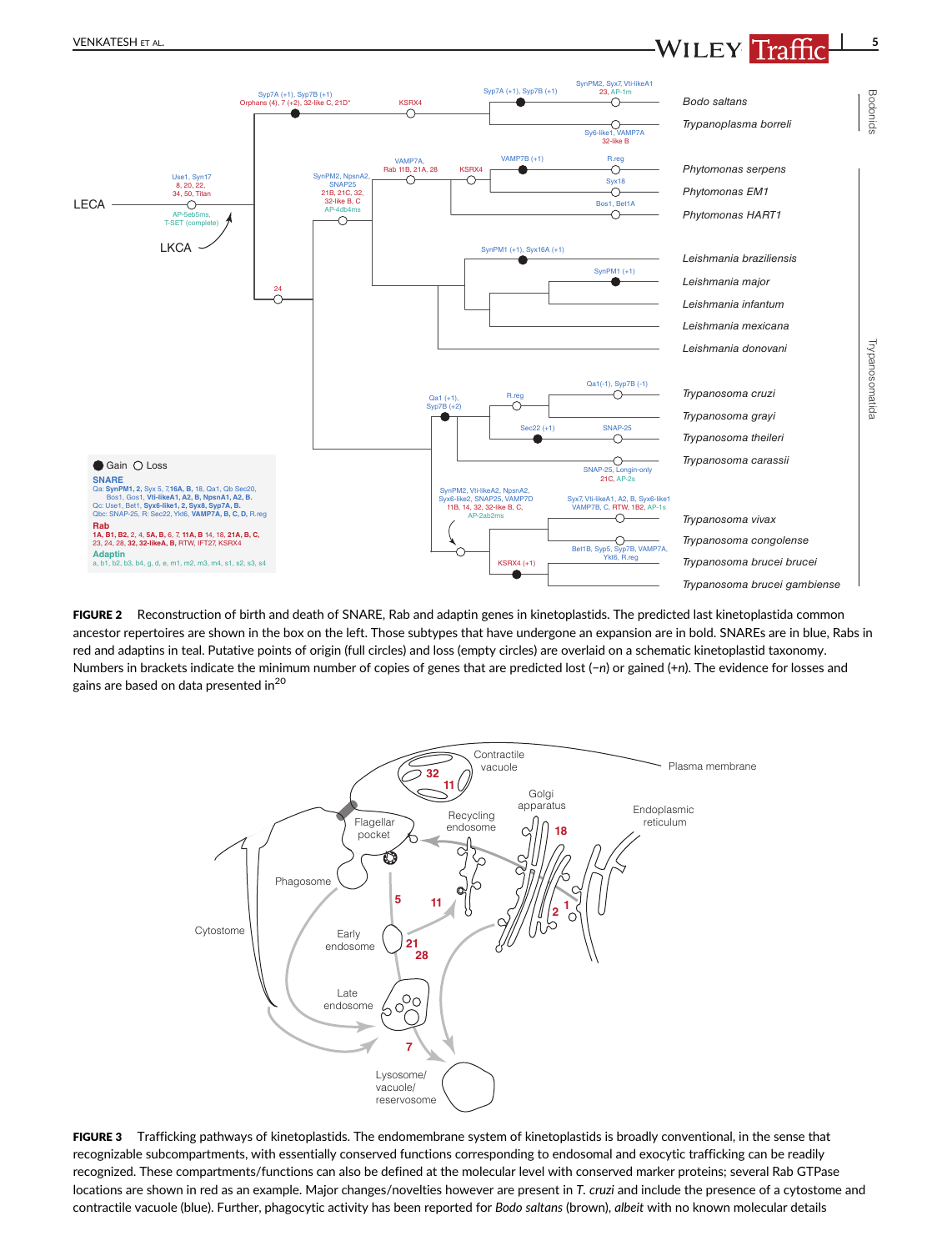## 6 VENKATESH ET AL.

N-glycan attachment.<sup>26</sup> Furthermore, as cis-splicing is absent in trypanosomes, these organisms lack a conventional ERAD (ER-associated protein degradation) signaling system based on differential splicing and activation of the protein kinase RNA-like endoplasmic reticulum kinase (PERK) in the ER. This notion is also supported by the insensitivity of trypanosomes to reagents that disrupt the canonical ERAD pathways.27–<sup>30</sup> However, a cohort of proteins involved in monitoring protein processing and folding act on VSG and ISG proteins, suggesting some noncanonical protein QC system operates in these organisms.27,30,31

In other eukaryotes, the COP II complex and a group of receptors termed p24 together facilitate protein exit from the ER, and with the potential differentiation between GPI-anchored and trans-membrane domain proteins. As the trypanosome surface is dominated by GPIanchored proteins (such as VSG in T. brucei), it is of significant interest to understand if this process of selective ER exit is conserved. The first clue is provided by the presence of eight p24 paralogs in the T. brucei genome, suggesting the potential for considerable functional diversity. $32$  In addition, there are two trypanosome specific proteins, TbERAP32 and TbERAP18 at the ER, specifically associated with monitoring the copy number of VSG targeted to the surface.<sup>33</sup> Further there is an extensive group of lineage-specific lectin-related proteins from the invariant glycoprotein family, localized in the ER and potentially involved in  $QC^{34}$  In yeast, late steps in exocytosis require the exocyst and octameric complex. Significantly, a novel subunit of exocyst is present in trypanosomes and is conserved across the entire lineage.<sup>35</sup>

Several paralogs of canonical exocytic SNAREs are present, with up to two Qa-Syx1 and four R-VAMP7 as part of the canonical Syx1-SNAP-25-VAMP7/Synaptobrevin complex in metazoa.<sup>20</sup> Several paralogs of Qb-Npsn and Qc-Syp7 are found across kinetoplastids, with multiple copies in B. saltans and the American trypanosomes, suggesting potential roles in trafficking to the plasma membrane as described in plants.

### 5 | ENDOCYTOSIS: SUBSTITUTION, REPLACEMENT AND REFINEMENT

In trypanosomes, surface maintenance and nutrient acquisition are critical for successful immune evasion and survival within the host, which are greatly dependent on the functions of the endocytic apparatus. Interestingly, recent evidence indicates that some species of extracellular trypanosomes (T. theileri and T. grayi)<sup>36-38</sup> can survive without VSG, suggesting more diverse mechanisms underlying the immune evasion.

VSG is a homodimer with two GPI-anchors and is distributed over the entire surface of the cell. A second GPI-anchored surface protein, the transferrin receptor, is a heterodimer with only one subunit possessing a GPI-anchor and is retained within the flagellar pocket. This has been proposed as a general model for localization of specific proteins using "GPI-valance."<sup>39</sup> Tests of this model, including the production of a dual GPI-anchored transferrin receptor, lend support, but neither a molecular mechanism nor an exhaustive exploration of the surface protein repertoire has been described. Interestingly, the localization of VSG can be significantly altered by changes to the size of the VSG ectodomain alone, which may suggest that membrane anchoring has a lesser role compared with the architecture of the protein itself.<sup>40,41</sup>

Trypanosome endocytosis is exclusively dependent on clathrinmediated mechanisms that are set around a conserved functional core but evolved distinctively. Many proteins described in animals and fungi and required for both clathrin-dependent and independent pathways are absent from trypanosomes, $42$  including AP-5 adaptin, T-SET, caveolin, multiple paralogs of ENTH/ANTH domain proteins, subunits of the ESCRT complex and many more. However, the trypanosomatids also possess several novel clathrin-associated proteins which play significant roles in endocytosis and subcellular targeting, raising an interesting possibility that a more basal system was present in the LECA, upon which different lineages layered cohorts of proteins to facilitate precise tailoring of function.<sup>42,43</sup>

## 6 | SORTING AND DYNAMIC PROTEIN TURNOVER

The invariant surface glycoproteins (ISGs) have provided most data on surface trans-membrane protein trafficking in trypanosomes. Among this extensive family of type I membrane proteins, ISG75 facilitates uptake of the classic trypanocide suramin and ISG65 has utility in diagnostics.<sup>44,45</sup> Notably, compared with the ISGs, VSG is turned over rather slowly, $46$  indicating a selective sorting mechanism is operating. Ubiquitylation is required for both uptake and degradation of ISGs, and catalyzed by a ligase acting close to the site of uptake $47$  and is regulated by at least two deubiquitinases, orthologs of Usp7 and Vdu1. This suggests that ISG turnover is controlled by a rapid and sensitive switch-like mechanism.

## 7 | LATE ENDOCYTIC SYSTEMS: MORE REPLACEMENTS

Nearly all eukaryotic cells possess a lysosomal/vacuolar terminal compartment that serves as a site for protein degradation along with other functions. Most kinetoplastids appear to have a single or very small number of lysosomes. However, multiple Rab7, Qa-Syx7 and Qb-Vtilike paralogs, generally associate with late endosomal transport, have been identified in several kinetoplastids, suggesting multiple transport routes to the lysosome.

Curiously, an essential type I trans-membrane protein, p67, replaces the mammalian lysosomal LAMP in trypanosomes. p67 is highly glycosylated and is likely transported via an AP-1-dependent pathway that is responsible for maturation and progression through the Golgi complex and to the lysosome.<sup>48,49</sup> Protein analog replacement is not unusual in trypanosomes and frequently does not give rise to significant obvious functional alterations.<sup>50,51</sup> Therefore, function is possibly conserved between LAMP and p67. Additional lysosomal proteins include the major facilitator superfamily of transporters and mucolipin, a member of the transient receptor potential cation channel family, and which are fully conserved.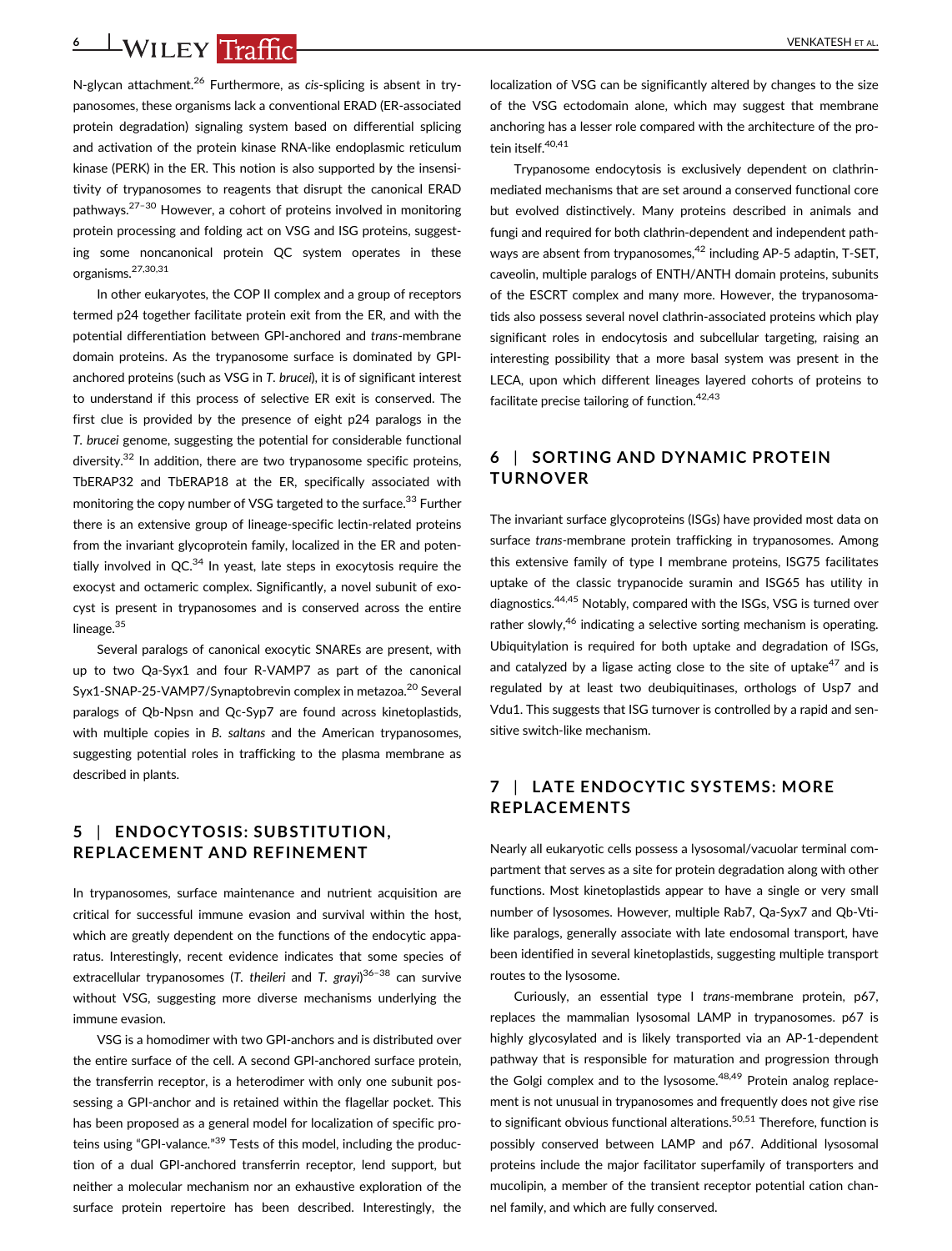VENKATESH ET AL. **The Contract Contract Contract Contract Contract Contract Contract Contract Contract Contract Contract Contract Contract Contract Contract Contract Contract Contract Contract Contract Contract Contract Co** 

In close proximity to the lysosome, a late endosome/multivesicular body is present, in which the ESCRT complex is responsible for recognition and processing of ubiquitylated proteins en route to the lysosome, and is regulated by the Vps4 AAA-ATPase in a conserved manner.<sup>52-54</sup> However, the ESCRT 0 complex is absent and restricted to animals and fungi<sup>52</sup>, raising an interesting question as to how ubiquitylated surface molecules, such as ISGs, are recognized, and presumably deubiquitylated prior to turnover.

#### 8 | DEVIATIONS: THE CYTOSTOME AND CV

In almost all ciliates, phagocytosis takes place at the cytostome, a surface organelle defined by a microtubule-supported funnel or groove. Similar structures also exist in some Euglenoids and Dinoflagellates.<sup>55</sup> although these are generally less elaborated. While feeding on bacteria, B. saltans wafts prey into a cytostome,<sup>56</sup> which is surrounded by flap-like lips to collect current produced by a flagellum. The cytostome is also present in Crithidia and the basal trypanosomatid P. confusum, $^{23}$ but appears to have been lost in most trypanosomatids, where endocytosis is generally restricted to the flagellar pocket. However, T. cruzi epimastigotes possess a cytostome/cytopharynx-like organelle which has an elongated stiletto-shaped structure formed by an invagination of the plasma membrane along with sub-pellicular microtubules.<sup>57</sup> The structure contains a distinct membrane region that is separated from the neighboring flagellar pocket by the preoral ridge and disappears during metacyclogenesis.<sup>58</sup>

Another distinct feature in T. cruzi is the  $CV<sup>59</sup>$  absent in African trypanosomes and most Leishmania species, despite being described in some early work on Leishmania.<sup>60</sup> The CV is associated with osmoregulation,<sup>61</sup> serving as an internal membranous bladder, periodically filling with hypotonic liquid and being discharged by abrupt contraction through a pore in the plasma membrane. Acidocalcisomes, storage organelles for cations that maintain high concentrations of polyphosphates, also contribute to osmoregulation.<sup>62</sup> In fact, these two types of organelles are often associated with each other physically and functionally,  $63,64$  and while maintaining their membrane individual identities, are both subject to regulation by Rab8 (absent in all kinetoplastids) and the exocyst complex.<sup>65</sup> Additionally, there are other lines of evidence that suggest selective trafficking of proteins between CVs and the plasma membrane<sup>62</sup>; several trafficking and vacuolar fusion proteins were also observed in the T. cruzi CV including SNARE VAMP7A, Rab11, Rab2 and Rab1.<sup>66-69</sup>

## 9 | INTERACTIONS OF THE TRAFFICKING SYSTEM WITH THERAPEUTICS

It has recently emerged that several frontline drugs interact with the trafficking system of African trypanosomes, either directly or indirectly. Evolutionary divergence provides a key to selective toxicity and hence therapeutic utility. For example, suramin, a drug first introduced against trypanosomiasis in the first quarter of last century, is recognized by ISG75, entering the cell via receptor-mediated endocytosis, crossing the lysosomal membrane through a major facilitator superfamily transporter.<sup>45,47</sup> The presence of ISG75 and the high rate of endocytosis in T. brucei accounts for the selective toxicity of suramin.

Similar mechanisms also account for the cross-resistance to melarsoprol and pentamidine, two further frontline therapeutics. There are two transporters, P1 and P2, for purine uptake in T. brucei where the de novo synthesis pathway is absent. Mutations in TbAT1, encoding P2, gives rise to resistance to melarsoprol.<sup>70,71</sup> P2 also contributes to uptake of diamidines including pentamidine, which is primarily dependent on aquaglyceroporin-2 (AQP2).<sup>45,72,73</sup> Interestingly, in African trypanosomes, AQP2 and AQP3 paralogs have ~90% amino acid identity, indicating recent duplication. These two paralogs are differentially located, with AQP2 to the flagellar pocket and AQP3 to the entire plasma membrane, and the mutations in AQP2 are exclusively associated with pentamidine sensitivity.<sup>74</sup> Furthermore, uptake of pentamidine is at least partially mediated by endocytosis as the affinity of AQP2 to the drug is exceedingly high.<sup>75</sup> This is thus a second example of a specific and recent evolutionary event underpinning selective drug sensitivity.

Exploitation of the unique aspects of the trypanosome surface and trafficking has underpinned much of the classical therapeutic arsenal, and recent applications of nanobodies (Nbs) have the potential to extend this in a rational manner. Nbs are derived from heavy chain-only antibodies of camelids (see recent review<sup>76</sup>), and can be utilized for delivery of drugs and toxins with high efficiency and specificity owing to their biochemical and physical features. An immunotoxin consisting of a nanobody coupled to serum trypanolytic factor Apolipoprotein L-1 (ApoL-1) circumvented resistance dependent on the ApoL-I-neutralizing serum resistance-associated (SRA) protein in T. b. rhodesiense, $77$  while Nbs coupled to pentamidine not only enhanced the potency of pentamidine but also overcome resistance to pentamidine dependent on aquaglyceroporin-2 (AQP2).<sup>78</sup> In addition to targeting, the killing mechanisms for Nbs also include directly blocking the endocytotic pathway.<sup>79</sup> Overall, identification of additional diverse surface antigens could greatly extend the potential of Nbs as therapeutics.

#### 10 | CONCLUSIONS

Among kinetoplastids, members of protein families associated with delivery or removal of material from the cell surface exhibit the greatest levels of divergence, while those mediating the early secretory/ biosynthetic pathways appear to be largely conserved. T. cruzi is the only parasitic trypanosomatid that has retained both the cytostome and CV, as well as possessing the largest cohort of Rab GTPases and SNAREs from the LKCA. It is yet unclear if this retention has a role to play in the wider range of cells that T. cruzi is able to infect in their vertebrate hosts, compared with Leishmania spp which are restricted to macrophages (see Table 1).

In all eukaryotic cells, intracellular transport pathways support a wide spectrum of essential activities, and modifying these to suit distinct environments and lifestyles is a key aspect of cellular evolution and adaptation. In the kinetoplastids, we have an exceptionally well sampled group of unicellular organisms, with defined lifecycles and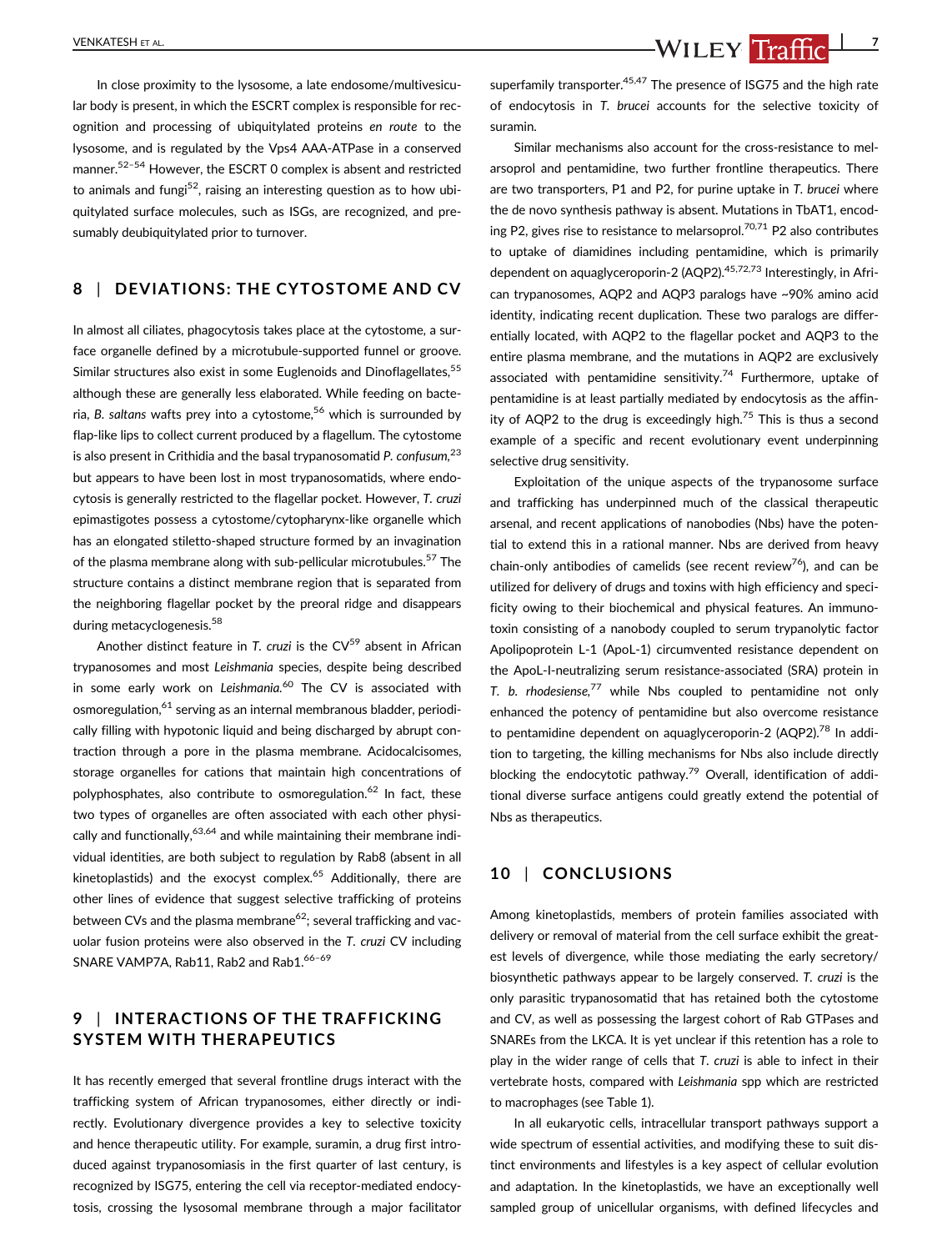# 8 | WILEY Traffic **| CONTRACTEMENT | CONTRACTES | ET AL.**

differentiation pathways. Considerable progress has been made in understanding the detailed evolution of transport, and its potential for exploitation for therapeutics. However, it is essential that we extend these analyses to additional kinetoplastids. The large diversity of bodonids and their impact on the environment remains unexplored, and P. confusum which appears to link the former with the more derived parasitic trypanosomatids, may provide further insights into the evolution of parasitism in this lineage. The advent of CRISPR/Cas9 technology for gene editing<sup>80</sup> heralds the opportunity to rapidly dissect trafficking and its impact to disease. It is exciting that these fascinating organisms are becoming more and more tractable, and will provide unique insights into basic cell biology and pathology in the years to come.

#### ACKNOWLEDGMENTS

Work in the authors' laboratory is supported by the Wellcome Trust (Investigator award 204697/Z/16/Z) and the Medical Research Council (Project grants MR/N010558/1, MR/K008749/1, MR/P009018/1), which the authors gratefully acknowledge.

#### **ORCID**

Mark C. Field **b** <http://orcid.org/0000-0002-4866-2885>

#### **REFERENCES**

- 1. Adl SM, Simpson AGB, Lane CE, et al. The revised classification of eukaryotes. J Eukaryot Microbiol. 2012;59(5):429-493. [https://doi.](https://doi.org/10.1111/j.1550-7408.2012.00644.x) [org/10.1111/j.1550-7408.2012.00644.x](https://doi.org/10.1111/j.1550-7408.2012.00644.x).
- 2. Lukeš J, Skalický T, Týč J, Votýpka J, Yurchenko V. Evolution of parasitism in kinetoplastid flagellates. Mol Biochem Parasitol. 2014;195(2): 115-122.<https://doi.org/10.1016/j.molbiopara.2014.05.007>.
- 3. Yazaki E, Ishikawa SA, Kume K, et al. Global Kinetoplastea phylogeny inferred from a large-scale multigene alignment including parasitic species for better understanding transitions from a free-living to a parasitic lifestyle. Genes Genet Syst. 2017;92(1):35-42. [https://doi.org/10.](https://doi.org/10.1266/ggs.16-00056) [1266/ggs.16-00056](https://doi.org/10.1266/ggs.16-00056).
- 4. Field MC, Horn D, Fairlamb AH, et al. Anti-trypanosomatid drug discovery: an ongoing challenge and a continuing need. Nat Rev Microbiol. 2017;15(4):217-231.<https://doi.org/10.1038/nrmicro.2016.193>.
- 5. Schmid-Hempel P, Aebi M, Barribeau S, et al. The genomes of Crithidia bombi and C. expoeki, common parasites of bumblebees. PLoS One. 2018;13(1):e0189738. [https://doi.org/10.1371/journal.pone.0189738.](https://doi.org/10.1371/journal.pone.0189738)
- 6. Jaskowska E, Butler C, Preston G, Kelly S. Phytomonas: trypanosomatids adapted to plant environments. PLoS Pathog. 2015;11(1): e1004484. [https://doi.org/10.1371/journal.ppat.1004484.](https://doi.org/10.1371/journal.ppat.1004484)
- 7. Geisen S, Mitchell EAD, Adl S, et al. Soil protists: a fertile frontier in soil biology research. FEMS Microbiol Rev. 2018;42(3):293-323. [https://doi.org/10.1093/femsre/fuy006.](https://doi.org/10.1093/femsre/fuy006)
- 8. Manna PT, Boehm C, Leung KF, Natesan SK, Field MC. Life and times: synthesis, trafficking, and evolution of VSG. Trends Parasitol. 2014; 30(5):251-258. [https://doi.org/10.1016/j.pt.2014.03.004.](https://doi.org/10.1016/j.pt.2014.03.004)
- 9. Engstler M, Pfohl T, Herminghaus S, et al. Hydrodynamic flow-mediated protein sorting on the cell surface of trypanosomes. Cell. 2007;131(3):505-515. [https://doi.org/10.1016/j.cell.2007.](https://doi.org/10.1016/j.cell.2007.08.046) [08.046](https://doi.org/10.1016/j.cell.2007.08.046).
- 10. Horáková E, Changmai P, Vancová M, et al. The Trypanosoma brucei TbHrg protein is a heme transporter involved in the regulation of stage-specific morphological transitions. J Biol Chem. 2017;292(17): 6998-7010.<https://doi.org/10.1074/jbc.M116.762997>.
- 11. Higgins MK, Lane-Serff H, MacGregor P, Carrington M. A receptor's tale: an Eon in the life of a trypanosome receptor. PLoS Pathog. 2017; 13(1):e1006055. [https://doi.org/10.1371/journal.ppat.1006055.](https://doi.org/10.1371/journal.ppat.1006055)
- 12. Knüsel S, Roditi I. Insights into the regulation of GPEET procyclin during differentiation from early to late procyclic forms of Trypanosoma brucei. Mol Biochem Parasitol. 2013;191(2):66-74. [https://doi.org/10.](https://doi.org/10.1016/j.molbiopara.2013.09.004) [1016/j.molbiopara.2013.09.004.](https://doi.org/10.1016/j.molbiopara.2013.09.004)
- 13. Belew AT, Junqueira C, Rodrigues-Luiz GF, et al. Comparative transcriptome profiling of virulent and non-virulent Trypanosoma cruzi underlines the role of surface proteins during infection. PLoS Pathog. 2017; 13(12):e1006767. [https://doi.org/10.1371/journal.ppat.1006767.](https://doi.org/10.1371/journal.ppat.1006767)
- 14. Porcel BM, Denoeud F, Opperdoes F, et al. The streamlined genome of Phytomonas spp. relative to human pathogenic kinetoplastids reveals a parasite tailored for plants. PLoS Genet. 2014;10(2): e1004007. [https://doi.org/10.1371/journal.pgen.1004007.](https://doi.org/10.1371/journal.pgen.1004007)
- 15. Schneider P, Treumann A, Milne KG, McConville MJ, Zitzmann N, Ferguson MA. Structural studies on a lipoarabinogalactan of Crithidia fasciculata. Biochem J. 1996;313(pt 3):963-971. [https://doi.org/10.](https://doi.org/10.1042/bj3130963) [1042/bj3130963](https://doi.org/10.1042/bj3130963).
- 16. Jackson AP, Otto TD, Aslett M, et al. Kinetoplastid phylogenomics reveals the evolutionary innovations associated with the origins of parasitism. Curr Biol. 2016;26(2):161-172. [https://doi.org/10.1016/j.](https://doi.org/10.1016/j.cub.2015.11.055) [cub.2015.11.055](https://doi.org/10.1016/j.cub.2015.11.055).
- 17. Ebenezer TE, Zoltner M, Burrel A, et al. Unlocking the biological potential of Euglena gracilis: evolution, cell biology and significance to parasitism. bioRxiv. 2017;228015.<https://doi.org/10.1101/228015>.
- 18. Dacks JB, Field MC. Evolution of the eukaryotic membrane-trafficking system: origin, tempo and mode. J Cell Sci. 2007;120(17):2977-2985. [https://doi.org/10.1242/jcs.013250.](https://doi.org/10.1242/jcs.013250)
- 19. Klinger CM, Ramirez-Macias I, Herman EK, Turkewitz AP, Field MC, Dacks JB. Resolving the homology—function relationship through comparative genomics of membrane-trafficking machinery and parasite cell biology. Mol Biochem Parasitol. 2016;209(1–2):88-103. [https://doi.org/10.1016/j.molbiopara.2016.07.003.](https://doi.org/10.1016/j.molbiopara.2016.07.003)
- 20. Venkatesh D, Boehm C, Barlow LD, et al. Evolution of the endomembrane systems of trypanosomatids – conservation and specialisation. J Cell Sci. 2017;130(8):1421-1434. [https://doi.org/10.1242/jcs.197640.](https://doi.org/10.1242/jcs.197640)
- 21. Elias M, Brighouse A, Gabernet-Castello C, Field MC, Dacks JB. Sculpting the endomembrane system in deep time: high resolution phylogenetics of Rab GTPases. J Cell Sci. 2012;125(10):2500-2508. [https://doi.org/10.1242/jcs.101378.](https://doi.org/10.1242/jcs.101378)
- 22. Tanifuji G, Cenci U, Moog D, et al. Genome sequencing reveals metabolic and cellular interdependence in an amoeba-kinetoplastid symbiosis. Sci Rep. 2017;7(1):11688. [https://doi.org/10.1038/s41598-017-11866-x.](https://doi.org/10.1038/s41598-017-11866-x)
- 23. Skalický T, Dobáková E, Wheeler RJ, et al. Extensive flagellar remodeling during the complex life cycle of paratrypanosoma, an early-branching trypanosomatid. Proc Natl Acad Sci. 2017;114(44): 11757-11762.<https://doi.org/10.1073/pnas.1712311114>.
- 24. Niyogi S, Docampo R. A novel role of rab11 in trafficking GPI-anchored trans-sialidase to the plasma membrane of Trypanosoma cruzi. Small GTPases. 2015;6(1):8-10. [https://doi.org/10.](https://doi.org/10.4161/21541248.2014.978712) [4161/21541248.2014.978712](https://doi.org/10.4161/21541248.2014.978712).
- 25. Castro O, Movsichoff F, Parodi AJ. Preferential transfer of the complete glycan is determined by the oligosaccharyltransferase complex and not by the catalytic subunit. Proc Natl Acad Sci USA. 2006; 103(40):14756-14760. [https://doi.org/10.1073/pnas.0607086103.](https://doi.org/10.1073/pnas.0607086103)
- 26. Jinnelov A, Ali L, Tinti M, Güther MLS, Ferguson MAJ. Single-subunit oligosaccharyltransferases of Trypanosoma brucei display different and predictable peptide acceptor specificities. J Biol Chem. 2017;292(49): 20328-20341. [https://doi.org/10.1074/jbc.M117.810945.](https://doi.org/10.1074/jbc.M117.810945)
- 27. Tiengwe C, Muratore KA, Bangs JD. Surface proteins, ERAD and antigenic variation in Trypanosoma brucei. Cell Microbiol. 2016;18(11): 1673-1688.<https://doi.org/10.1111/cmi.12605>.
- 28. Koumandou VL, Natesan SKA, Sergeenko T, Field MC. The trypanosome transcriptome is remodelled during differentiation but displays limited responsiveness within life stages. BMC Genomics. 2008;9(1): 298.<https://doi.org/10.1186/1471-2164-9-298>.
- 29. Goldshmidt H, Matas D, Kabi A, Carmi S, Hope R, Michaeli S. Persistent ER stress induces the spliced leader RNA silencing pathway (SLS), leading to programmed cell death in Trypanosoma brucei. PLoS Pathog. 2010;6(1):e1000731. [https://doi.org/10.1371/journal.ppat.1000731.](https://doi.org/10.1371/journal.ppat.1000731)
- 30. Tiengwe C, Brown AENA, Bangs JD. Unfolded protein response pathways in bloodstream-form Trypanosoma brucei? Eukaryot Cell. 2015; 14(11):1094-1101. [https://doi.org/10.1128/EC.00118-15.](https://doi.org/10.1128/EC.00118-15)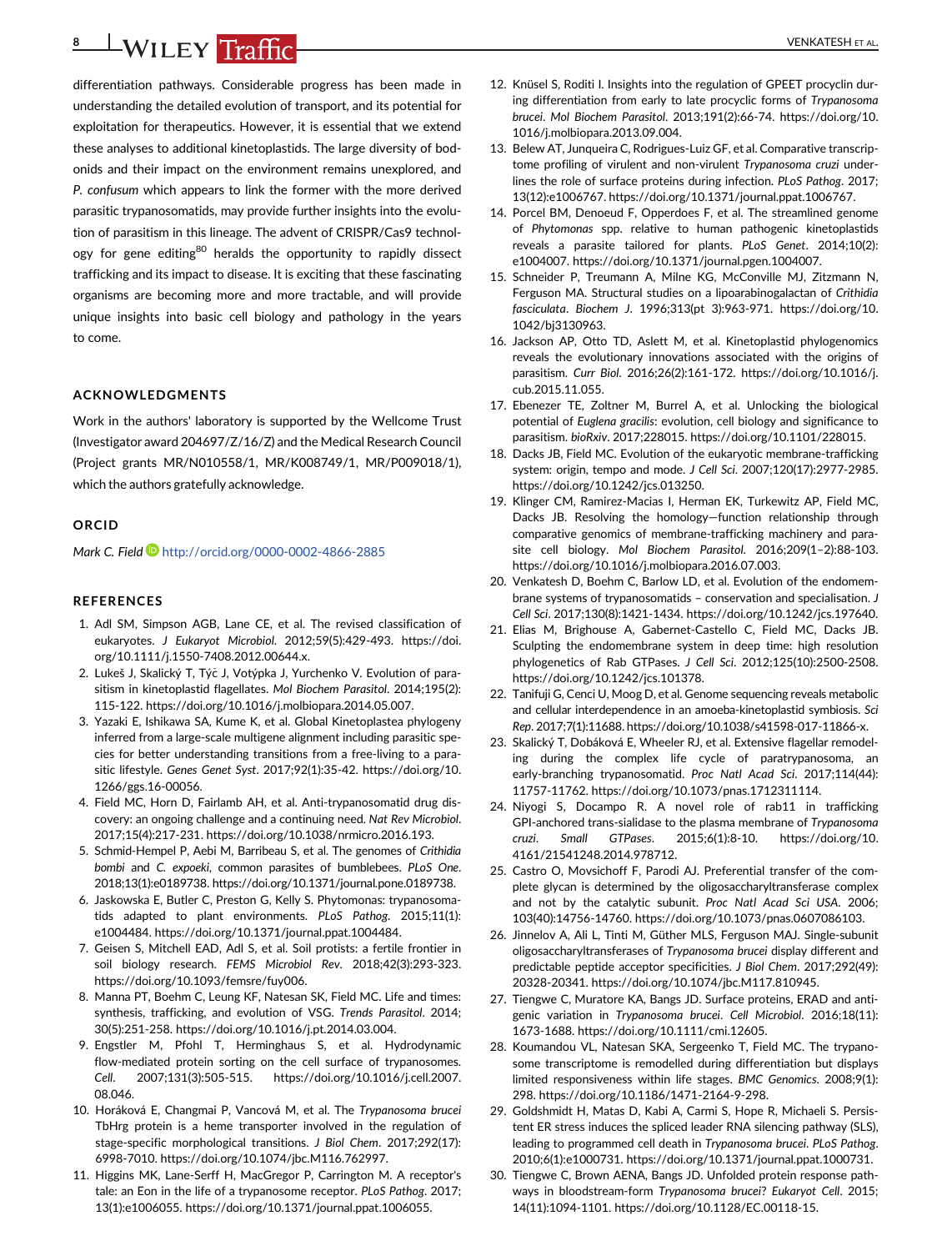- 31. Wang YN, Wang M, Field MC. Trypanosoma brucei: trypanosome-specific endoplasmic reticulum proteins involved in variant surface glycoprotein expression. Exp Parasitol. 2010;125(3): 208-221.<https://doi.org/10.1016/j.exppara.2010.01.015>.
- 32. Kruzel EK, Zimmett GP III, Bangs JD. Life stage-specific cargo receptors facilitate glycosylphosphatidylinositol-anchored surface coat protein transport in Trypanosoma brucei. mSphere. 2017;2(4): e00282-e00217. [https://doi.org/10.1128/mSphere.00282-17.](https://doi.org/10.1128/mSphere.00282-17)
- 33. Field MC, Sergeenko T, Wang YN, Böhm S, Carrington M. Chaperone requirements for biosynthesis of the trypanosome variant surface glycoprotein. PLoS One. 2010;5(1):e8468. [https://doi.org/10.1371/](https://doi.org/10.1371/journal.pone.0008468) [journal.pone.0008468.](https://doi.org/10.1371/journal.pone.0008468)
- 34. Allison H, O'Reilly A, Sternberg J, Field M. An extensive endoplasmic reticulum-localised glycoprotein family in trypanosomatids. Microb Cell. 2014;1(10):325-345. [https://doi.org/10.15698/mic2014.10.170.](https://doi.org/10.15698/mic2014.10.170)
- 35. Boehm CM, Obado S, Gadelha C, et al. The trypanosome exocyst: a conserved structure revealing a new role in endocytosis. PLoS Pathog. 2017;13(1):e1006063. [https://doi.org/10.1371/journal.ppat.](https://doi.org/10.1371/journal.ppat.1006063) [1006063.](https://doi.org/10.1371/journal.ppat.1006063)
- 36. Ngomtcho SCH, Weber JS, Ngo Bum E, Gbem TT, Kelm S, Achukwi MD. Molecular screening of tsetse flies and cattle reveal different Trypanosoma species including T. grayi and T. theileri in northern Cameroon. Parasit Vectors. 2017;10(1):631. [https://doi.org/10.1186/](https://doi.org/10.1186/s13071-017-2540-7) [s13071-017-2540-7](https://doi.org/10.1186/s13071-017-2540-7).
- 37. Kelly S, Ivens A, Manna PT, Gibson W, Field MC. A draft genome for the African crocodilian trypanosome Trypanosoma grayi. Sci Data. 2014;1:140024.<https://doi.org/10.1038/sdata.2014.24>.
- 38. Kelly S, Ivens A, Mott GA, et al. An alternative strategy for trypanosome survival in the mammalian bloodstream revealed through genome and transcriptome analysis of the ubiquitous bovine parasite trypanosoma (megatrypanum) theileri. Genome Biol Evol. 2017;9(8): 2093-2109.<https://doi.org/10.1093/gbe/evx152>.
- 39. Tiengwe C, Bush PJ, Bangs JD. Controlling transferrin receptor trafficking with GPI-valence in bloodstream stage African trypanosomes. PLoS Pathog. 2017;13(5):e1006366. [https://doi.org/10.1371/journal.](https://doi.org/10.1371/journal.ppat.1006366) [ppat.1006366](https://doi.org/10.1371/journal.ppat.1006366).
- 40. Hartel AJW, Glogger M, Guigas G, et al. The molecular size of the extra-membrane domain influences the diffusion of the GPI-anchored VSG on the trypanosome plasma membrane. Sci Rep. 2015;5(1): 10394. [https://doi.org/10.1038/srep10394.](https://doi.org/10.1038/srep10394)
- 41. Bartossek T, Jones NG, Schäfer C, et al. Structural basis for the shielding function of the dynamic trypanosome variant surface glycoprotein coat. Nat Microbiol. 2017;2(11):1523-1532. [https://doi.org/10.1038/](https://doi.org/10.1038/s41564-017-0013-6) [s41564-017-0013-6](https://doi.org/10.1038/s41564-017-0013-6).
- 42. Manna PT, Obado SO, Boehm C, et al. Lineage-specific proteins essential for endocytosis in trypanosomes. J Cell Sci. 2017;130(8): 1379-1392. [https://doi.org/10.1242/jcs.191478.](https://doi.org/10.1242/jcs.191478)
- 43. Adung'a VO, Gadelha C, Field MC. Proteomic analysis of clathrin interactions in trypanosomes reveals dynamic evolution of endocytosis. Traffic. 2013;14(4):440-457. [https://doi.org/10.1111/tra.12040.](https://doi.org/10.1111/tra.12040)
- 44. Sullivan L, Wall SJ, Carrington M, Ferguson MAJ. Proteomic selection of immunodiagnostic antigens for human African trypanosomiasis and generation of a prototype lateral flow immunodiagnostic device. PLoS Negl Trop Dis. 2013;7(2):e2087. [https://doi.org/10.1371/journal.pntd.](https://doi.org/10.1371/journal.pntd.0002087) [0002087.](https://doi.org/10.1371/journal.pntd.0002087)
- 45. Alsford S, Eckert S, Baker N, et al. High-throughput decoding of antitrypanosomal drug efficacy and resistance. Nature. 2012;482(7384): 232-236. [https://doi.org/10.1038/nature10771.](https://doi.org/10.1038/nature10771)
- 46. Leung KF, Riley FS, Carrington M, Field MC. Ubiquitylation and developmental regulation of invariant surface protein expression in trypanosomes. Eukaryot Cell. 2011;10(7):916-931. [https://doi.org/10.](https://doi.org/10.1128/EC.05012-11) [1128/EC.05012-11](https://doi.org/10.1128/EC.05012-11).
- 47. Zoltner M, Leung KF, Alsford S, Horn D, Field MC. Modulation of the surface proteome through multiple ubiquitylation pathways in African trypanosomes. PLoS Pathog. 2015;11(10):e1005236. [https://doi.](https://doi.org/10.1371/journal.ppat.1005236) [org/10.1371/journal.ppat.1005236](https://doi.org/10.1371/journal.ppat.1005236).
- 48. Tazeh NN, Silverman JS, Schwartz KJ, Sevova ES, Sutterwala SS, Bangs JD. Role of AP-1 in developmentally regulated lysosomal trafficking in Trypanosoma brucei. Eukaryot Cell. 2009;8(9):1352-1361. [https://doi.org/10.1128/EC.00156-09.](https://doi.org/10.1128/EC.00156-09)
- 49. Peck RF, Shiflett AM, Schwartz KJ, McCann A, Hajduk SL, Bangs JD. The LAMP-like protein p67 plays an essential role in the lysosome of African trypanosomes. Mol Microbiol. 2008;68(4):933-946. [https://doi.](https://doi.org/10.1111/j.1365-2958.2008.06195.x) [org/10.1111/j.1365-2958.2008.06195.x.](https://doi.org/10.1111/j.1365-2958.2008.06195.x)
- 50. Akiyoshi B, Gull K. Discovery of unconventional kinetochores in kinetoplastids. Cell. 2014;156(6):1247-1258. [https://doi.org/10.1016/j.](https://doi.org/10.1016/j.cell.2014.01.049) [cell.2014.01.049](https://doi.org/10.1016/j.cell.2014.01.049).
- 51. Koreny L, Field MC. Ancient eukaryotic origin and evolutionary plasticity of nuclear lamina. Genome Biol Evol. 2016;8(9):2663-2671. [https://doi.org/10.1093/gbe/evw087.](https://doi.org/10.1093/gbe/evw087)
- 52. Leung KF, Dacks JB, Field MC. Evolution of the multivesicular body ESCRT machinery; retention across the eukaryotic lineage. Traffic. 2008;9(10):1698-1716. [https://doi.org/10.1111/j.1600-0854.2008.](https://doi.org/10.1111/j.1600-0854.2008.00797.x) [00797.x.](https://doi.org/10.1111/j.1600-0854.2008.00797.x)
- 53. Lumb JH, Leung KF, DuBois KN, Field MC. Rab28 function in trypanosomes: interactions with retromer and ESCRT pathways. J Cell Sci. 2011;124(22):3771-3783.<https://doi.org/10.1242/jcs.079178>.
- 54. Silverman JS, Muratore KA, Bangs JD. Characterization of the late endosomal ESCRT machinery in Trypanosoma brucei. Traffic. 2013; 14(10):1078-1090. [https://doi.org/10.1111/tra.12094.](https://doi.org/10.1111/tra.12094)
- 55. Cavalier-Smith T. The phagotrophic origin of eukaryotes and phylogenetic classification of Protozoa. Int J Syst Evol Microbiol. 2002;52(2): 297-354. [https://doi.org/10.1099/00207713-52-2-297.](https://doi.org/10.1099/00207713-52-2-297)
- 56. Mitchell GC, Baker JH, Sleigh MA. Feeding of a freshwater flagellate, Bodo saltans, on diverse Bacteria. J Protozool. 1988;35(2):219-222. [https://doi.org/10.1111/j.1550-7408.1988.tb04327.x.](https://doi.org/10.1111/j.1550-7408.1988.tb04327.x)
- 57. Porto-Carreiro I, Attias M, Miranda K, De Souza W, Cunha-E-Silva N. Trypanosoma cruzi epimastigote endocytic pathway: cargo enters the cytostome and passes through an early endosomal network before storage in reservosomes. Eur J Cell Biol. 2000;79(11):858-869. [https://](https://doi.org/10.1078/0171-9335-00112) [doi.org/10.1078/0171-9335-00112.](https://doi.org/10.1078/0171-9335-00112)
- 58. Vidal JC, Alcantara CL, de Souza W, Cunha-e-Silva NL. Loss of the cytostome-cytopharynx and endocytic ability are late events in Trypanosoma cruzi metacyclogenesis. J Struct Biol. 2016;196(3):319-328. <https://doi.org/10.1016/j.jsb.2016.07.018>.
- 59. Rohloff P, Montalvetti A, Docampo R. Acidocalcisomes and the contractile vacuole complex are involved in osmoregulation in Trypanosoma cruzi. J Biol Chem. 2004;279(50):52270-52281. [https://doi.](https://doi.org/10.1074/jbc.M410372200) [org/10.1074/jbc.M410372200.](https://doi.org/10.1074/jbc.M410372200)
- 60. Molyneux DH, Killick-Kendrick R, Ashford RW. Leishmania in phlebotomid sandflies. III. The ultrastructure of Leishmania mexicana amazonensis in the midgut and pharynx of Lutzomyia longipalpis. Proc R Soc Lond B Biol Sci. 1975;190(1100):341-357. [https://doi.org/10.1098/](https://doi.org/10.1098/rspb.1975.0098) [rspb.1975.0098.](https://doi.org/10.1098/rspb.1975.0098)
- 61. Heuser J. Evidence for recycling of contractile vacuole membrane during osmoregulation in Dictyostelium amoebae – a tribute to Günther Gerisch. Eur J Cell Biol. 2006;85(9–10):859-871. [https://doi.org/10.](https://doi.org/10.1016/j.ejcb.2006.05.011) [1016/j.ejcb.2006.05.011.](https://doi.org/10.1016/j.ejcb.2006.05.011)
- 62. Docampo R, Jimenez V, Lander N, Li ZH, Niyogi S. New insights into roles of acidocalcisomes and contractile vacuole complex in osmoregulation in protists. Int Rev Cell Mol Biol. 2013;305:69-113. [https://doi.](https://doi.org/10.1016/B978-0-12-407695-2.00002-0) [org/10.1016/B978-0-12-407695-2.00002-0.](https://doi.org/10.1016/B978-0-12-407695-2.00002-0)
- 63. Marchesini N, Ruiz FA, Vieira M, Docampo R. Acidocalcisomes are functionally linked to the contractile vacuole of Dictyostelium discoideum. J Biol Chem. 2002;277(10):8146-8153. [https://doi.org/10.](https://doi.org/10.1074/jbc.M111130200) [1074/jbc.M111130200](https://doi.org/10.1074/jbc.M111130200).
- 64. Rohloff P, Docampo R. A contractile vacuole complex is involved in osmoregulation in Trypanosoma cruzi. Exp Parasitol. 2008;118(1): 17-24. [https://doi.org/10.1016/j.exppara.2007.04.013.](https://doi.org/10.1016/j.exppara.2007.04.013)
- 65. Essid M, Gopaldass N, Yoshida K, Merrifield C, Soldati T. Rab8a regulates the exocyst-mediated kiss-and-run discharge of the dictyostelium contractile vacuole. Mol Biol Cell. 2012;23(7):1267-1282. [https://](https://doi.org/10.1091/mbc.E11-06-0576) [doi.org/10.1091/mbc.E11-06-0576](https://doi.org/10.1091/mbc.E11-06-0576).
- 66. Ulrich PN, Jimenez V, Park M, et al. Identification of contractile vacuole proteins in Trypanosoma cruzi. PLoS ONE. 2011;6(3):e18013. <https://doi.org/10.1371/journal.pone.0018013>.
- 67. Harris E, Yoshida K, Cardelli J, Bush J. Rab11-like GTPase associates with and regulates the structure and function of the contractile vacuole system in dictyostelium. J Cell Sci. 2001;114(pt 16):3035-3045.
- 68. Dudek SM, Chiang ET, Camp SM, et al. Abl tyrosine kinase phosphorylates nonmuscle myosin light chain kinase to regulate endothelial

VENKATESH ET AL. **PERIODE STATES AND THE STATE OF THE STATES AND THE STATE OF THE STATE OF THE STATE OF THE STATE**